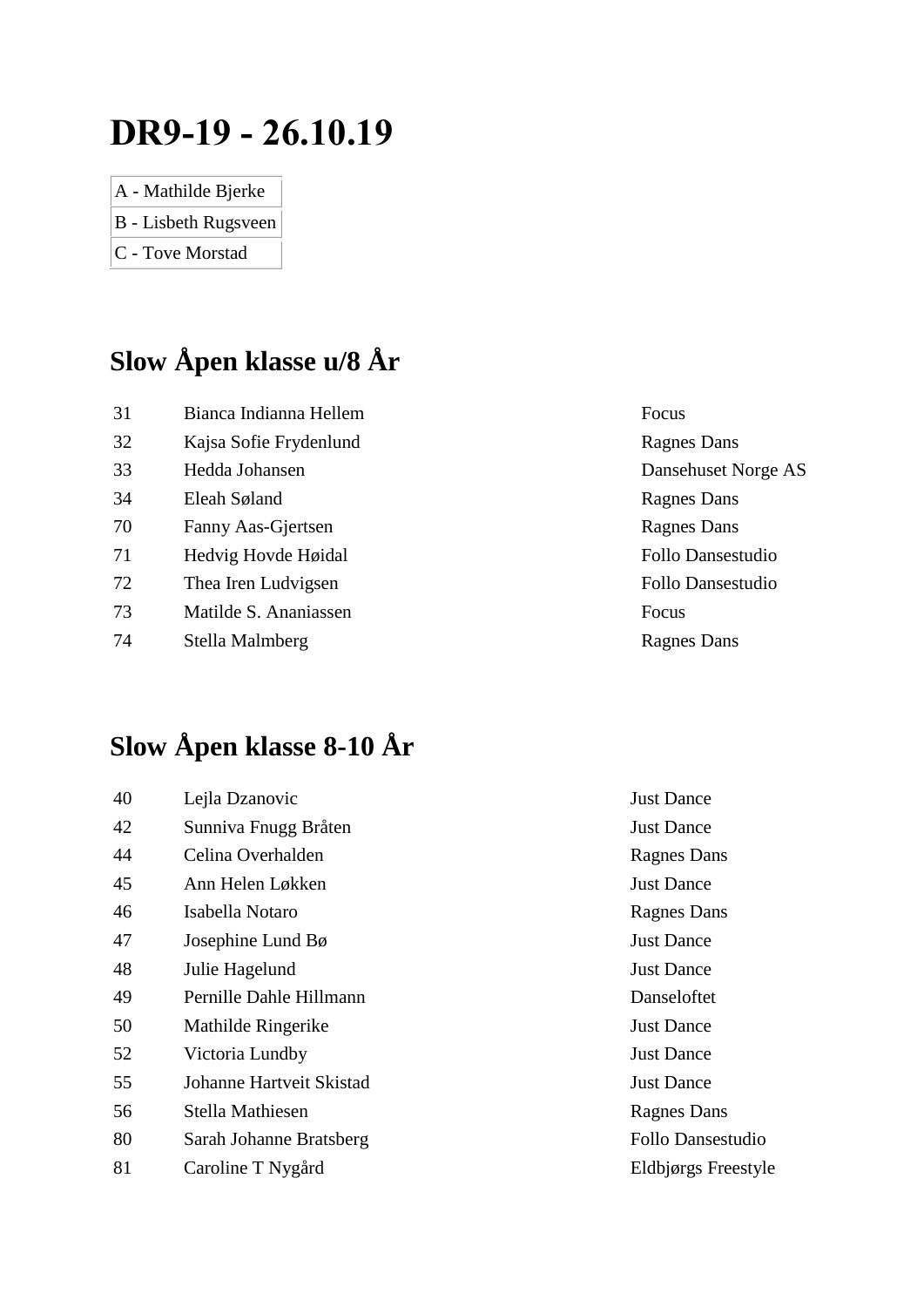Matilde Emilie Gulbrandsen Just Dance 83 Martine Hermansen Focus Maina Sjølli Dansehuset Norge AS Kaisa Linnea Neskvern Just Dance Caissa Angelica Vassgård Focus

## **Slow Åpen klasse 10-12 År**

| $\mathbf{1}$   | (106) | Mia Neuenkirchen        | <b>Just Dance</b>        |
|----------------|-------|-------------------------|--------------------------|
| 2              | (104) | Angelica Vollene Sagegg | <b>Follo Dansestudio</b> |
| 3              | (102) | Andrea Aarhus Lysebo    | <b>Ragnes Dans</b>       |
| $\overline{4}$ | (105) | Mari Røstøen            | Eldbjørgs Freestyle      |
| 5              | (154) | Thea Kristin Løkken     | <b>Just Dance</b>        |
| 6              | (108) | Thea S. Nilsen          | <b>Ragnes Dans</b>       |
| $\tau$         | (101) | Ariel Lovise Andersen   | Focus                    |
| 8              | (100) | Mathilde Gwardys        | Follo Dansestudio        |
| 9              | (61)  | Maja Pettersen          | Danseloftet              |

### **Slow Åpen klasse o/12 År**

| $\mathbf{1}$   | (173) | Vilja Hauge Bardal             | Focus                    |
|----------------|-------|--------------------------------|--------------------------|
| $\overline{2}$ | (127) | Milla Østhus Olsen             | Focus                    |
| 3              | (122) | Stella Synnøve Grøstad Bløndal | Focus                    |
| $\overline{4}$ | (126) | Elise Fjeld                    | Danseloftet              |
| 5              | (62)  | Marija Johansen                | Eldbjørgs Freestyle      |
| 6/10           | (63)  | Elida Aam                      | Danseloftet              |
| 6/10           | (64)  | Juliane Wisth Torgersen        | <b>Ragnes Dans</b>       |
| 6/10           | (124) | Sara Ringdal                   | <b>Follo Dansestudio</b> |
| 6/10           | (128) | Malin Tveit                    | Eldbjørgs Freestyle      |
| 6/10           | (130) | Aleksandra Ebbestad            | Focus                    |
| 11/13          | (121) | Eline Gamme                    | Eldbjørgs Freestyle      |
| 11/13          | (123) | Mathilde T Nygård              | Eldbjørgs Freestyle      |
| 11/13          | (200) | Sanne Neeb                     | Danseloftet              |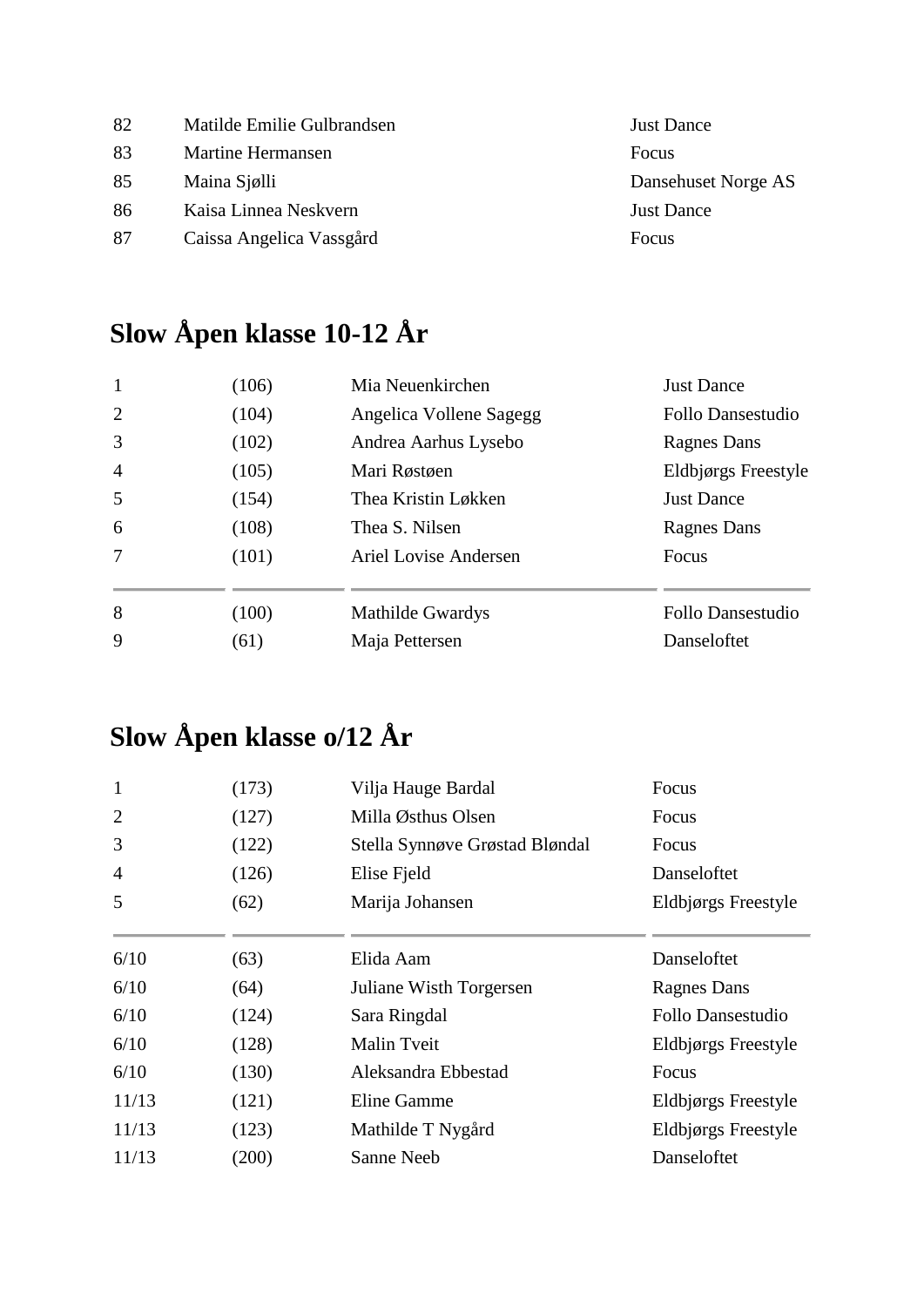# **Slow Mester u/10 År**

| 84  | Sofie Olaisen             | Focus                    |
|-----|---------------------------|--------------------------|
| 140 | Tiril Aarum               | Follo Dansestudio        |
| 141 | Mathilde Vinje            | <b>Follo Dansestudio</b> |
| 142 | Hedvig Lysebo Bergmann    | Ragnes Dans              |
| 143 | Lily-Eah Holthe Kingswick | Eldbjørgs Freestyle      |

# **Slow Mester 10-12 År**

| (159) | Kristine Torvik               | <b>Just Dance</b>        |
|-------|-------------------------------|--------------------------|
| (151) | Anna Blakseth                 | Focus                    |
| (157) | Victoria Bator Thorsen        | Follo Dansestudio        |
| (501) | Mille Ø Dekke                 | Follo Dansestudio        |
| (153) | Pernille Østreng              | Focus                    |
| (161) | Frøya Lund Spydevold          | <b>Ragnes Dans</b>       |
| (152) | Eva Maria Hansen              | <b>Just Dance</b>        |
| (155) | Leyni Marie Fidje Engebretsen | Follo Dansestudio        |
| (160) | Ane Sophie Bratsberg          | <b>Follo Dansestudio</b> |
| (210) | Kajsa Holter-Sørlie           | Focus                    |
|       |                               |                          |

## **Slow Mester 12-14 År**

|                | (170) | Vilja Lorene Folstadli   | Focus               |
|----------------|-------|--------------------------|---------------------|
| 2              | (125) | Eva Lauritzen            | Focus               |
| 3              | (171) | Karoline Bakka           | Focus               |
| $\overline{4}$ | (174) | Aurora Sagbakken Myrland | Eldbjørgs Freestyle |
| 5              | (172) | Emilie Hogstad Haugen    | <b>Ragnes Dans</b>  |
| 6              | (176) | Pernille Diesen          | Focus               |
|                | (175) | Anna Sofia Hansen        | <b>Just Dance</b>   |
|                |       |                          |                     |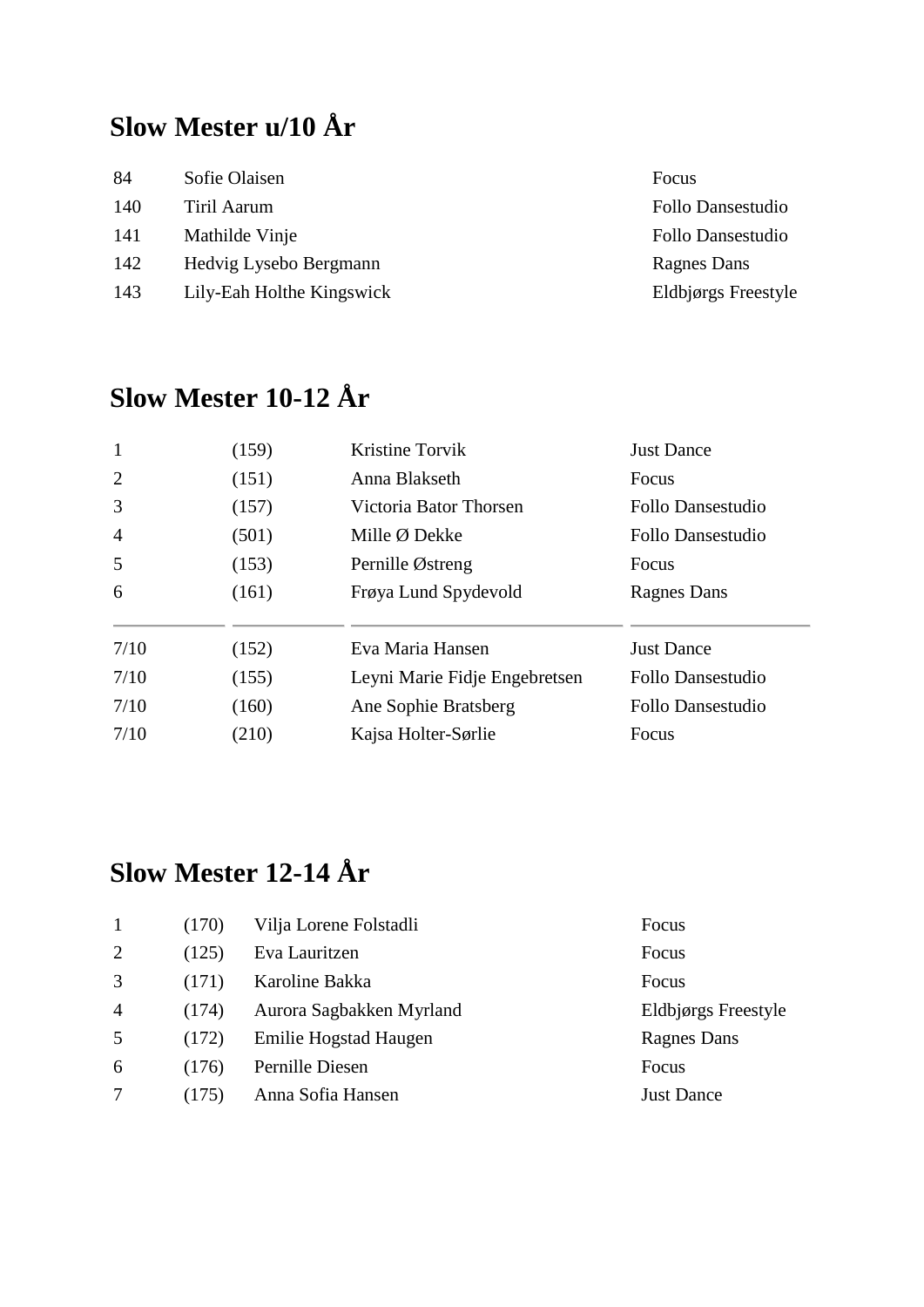#### **Slow Mester o/14 År**

| $\mathbf{1}$   | (180) | Tuva Lee Blomstrøm        | Focus                    |
|----------------|-------|---------------------------|--------------------------|
| $\overline{2}$ | (182) | Dorthe Sand-Budilski      | Pointe                   |
| 3              | (183) | <b>Karoline Ottesen</b>   | Focus                    |
| $\overline{4}$ | (187) | Emma Louise Hellem        | Focus                    |
| 5              | (220) | Hedda Skjølås             | Eldbjørgs Freestyle      |
| 6              | (188) | Thea Lieng Østreng        | Pointe                   |
|                |       |                           |                          |
| 7/9            | (181) | Thea Sommerstad Trillerud | Eldbjørgs Freestyle      |
| 7/9            | (184) | Thelma Aakervik           | <b>Ragnes Dans</b>       |
| 7/9            | (186) | Solveig Aune Næss         | <b>Follo Dansestudio</b> |
| 10/12          | (185) | Synne Cecilie Rauan       | Danseloftet              |
| 10/12          | (189) | Mia Katrin Hansen         | Focus                    |

#### **Hip Hop nybegynner Alle**

| (230) | Ina Lillevik    | Follo Dansestudio |
|-------|-----------------|-------------------|
| (231) | Eline Agard Aas | Follo Dansestudio |

#### **Hip Hop øvet Alle**

|   | (240) | Julie Westen              | Follo Dansestudio |
|---|-------|---------------------------|-------------------|
|   |       | $(501)$ Mille Ø Dekke     | Follo Dansestudio |
| 3 | (241) | Angelica Willumstad Rønne | Follo Dansestudio |

### **Slow dobbel Mester/Champ/Elite u/12 År**

| $\mathbf{1}$ | (252) Kaja Rosseland - Tia Chantel Filberg     | Focus             |
|--------------|------------------------------------------------|-------------------|
| 2            | (251) Mille Rugsveen Nyhus - Pernille Valbjørn | <b>Just Dance</b> |
| 3            | (250) Synne Wiik - Kristine Torvik             | <b>Just Dance</b> |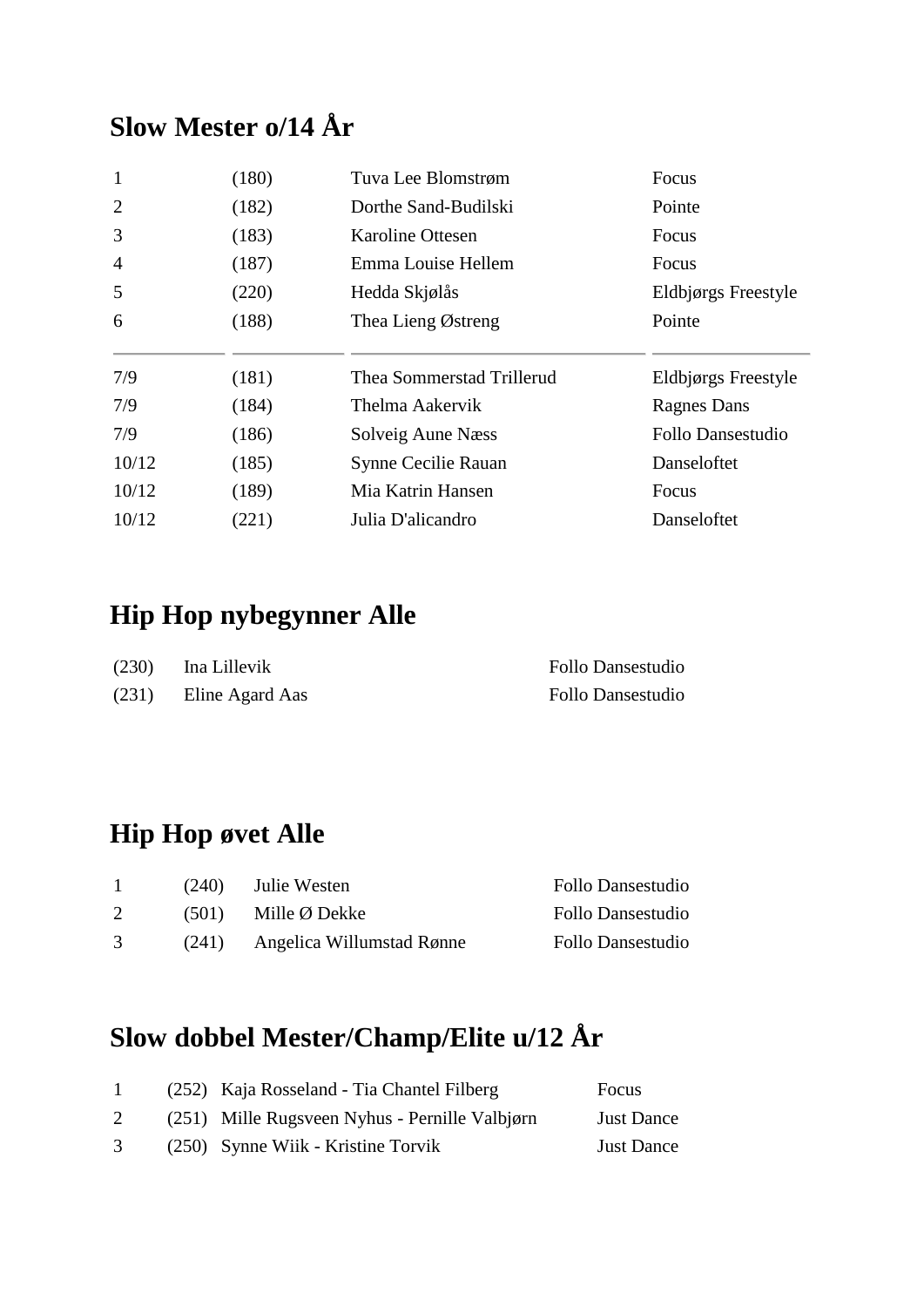| .31U        |  |  |   |                |                                      |                                          |
|-------------|--|--|---|----------------|--------------------------------------|------------------------------------------|
|             |  |  |   |                | $ Cpl A B C 1-1 1-2 1-3 Result Name$ |                                          |
| 250 3 3 3   |  |  |   | 3 <sup>7</sup> | 3                                    | Synne Wiik - Kristine Torvik             |
| 251 2 2 2   |  |  | 3 |                |                                      | Mille Rugsveen Nyhus - Pernille Valbjørn |
| 252 1 1 1 3 |  |  |   |                |                                      | Kaja Rosseland - Tia Chantel Filberg     |
| — 1 I       |  |  |   |                |                                      |                                          |

Total

|  | $ Cpl $ Slow Total Result |                                                              |
|--|---------------------------|--------------------------------------------------------------|
|  |                           | $ 250 $ 3   3   3   Synne Wiik - Kristine Torvik             |
|  |                           | $ 251 $ 2   2   2   Mille Rugsveen Nyhus - Pernille Valbjørn |
|  |                           | $ 252 $ 1   1   Kaja Rosseland - Tia Chantel Filberg         |

# **Slow dobbel Mester/Champ/Elite o/12 År**

| Rebekka Salt Grønlund - Sophia Louise Andresen<br>2<br>Focus<br>(263)        |  |
|------------------------------------------------------------------------------|--|
|                                                                              |  |
| 3<br>Minnie Fischer Eriksen - Desirè Michelsen<br>Follo Dansestudio<br>(504) |  |
| $\overline{4}$<br>Hanna Dunvoll - Jessica Salt Grønlund<br>Focus<br>(262)    |  |
| 5<br>Ingeborg Grimsbo - Pernille Diesen<br>Focus<br>(261)                    |  |

#### Slow

| Cpl | A B C |                |                | 1 -            |   |                          |                          |   | $ 1-2 1-3 1-4 1-5 $ Result Name |                                                       |
|-----|-------|----------------|----------------|----------------|---|--------------------------|--------------------------|---|---------------------------------|-------------------------------------------------------|
| 260 |       |                |                | $\overline{2}$ |   | $\overline{\phantom{0}}$ | $\overline{\phantom{a}}$ |   | 1                               | Live Sofie Vollum Dahl - Christina Øvrebø<br>Presthus |
| 261 | 5     | 5              | 5              |                |   |                          |                          | 3 | 5                               | Ingeborg Grimsbo - Pernille Diesen                    |
| 262 | 4     | $\overline{4}$ | 4              |                |   |                          | 3                        |   | $\overline{4}$                  | Hanna Dunvoll - Jessica Salt Grønlund                 |
| 263 | 2     | $\overline{2}$ | $\overline{2}$ |                | 3 |                          |                          |   | $\overline{2}$                  | Rebekka Salt Grønlund - Sophia Louise<br>Andresen     |
| 504 | 3     | 3              | 3              |                |   | 3                        |                          |   | 3                               | Minnie Fischer Eriksen - Desirè Michelsen             |

Total

|     |                          |                | $ Cpl $ Slow Total Result |                                                    |
|-----|--------------------------|----------------|---------------------------|----------------------------------------------------|
| 260 |                          |                |                           | Live Sofie Vollum Dahl - Christina Øvrebø Presthus |
| 261 | 5                        | 5              | 5                         | Ingeborg Grimsbo - Pernille Diesen                 |
| 262 | $\overline{\mathcal{A}}$ | $\overline{A}$ | $\overline{4}$            | Hanna Dunvoll - Jessica Salt Grønlund              |
| 263 |                          | 2              |                           | Rebekka Salt Grønlund - Sophia Louise Andresen     |

Slow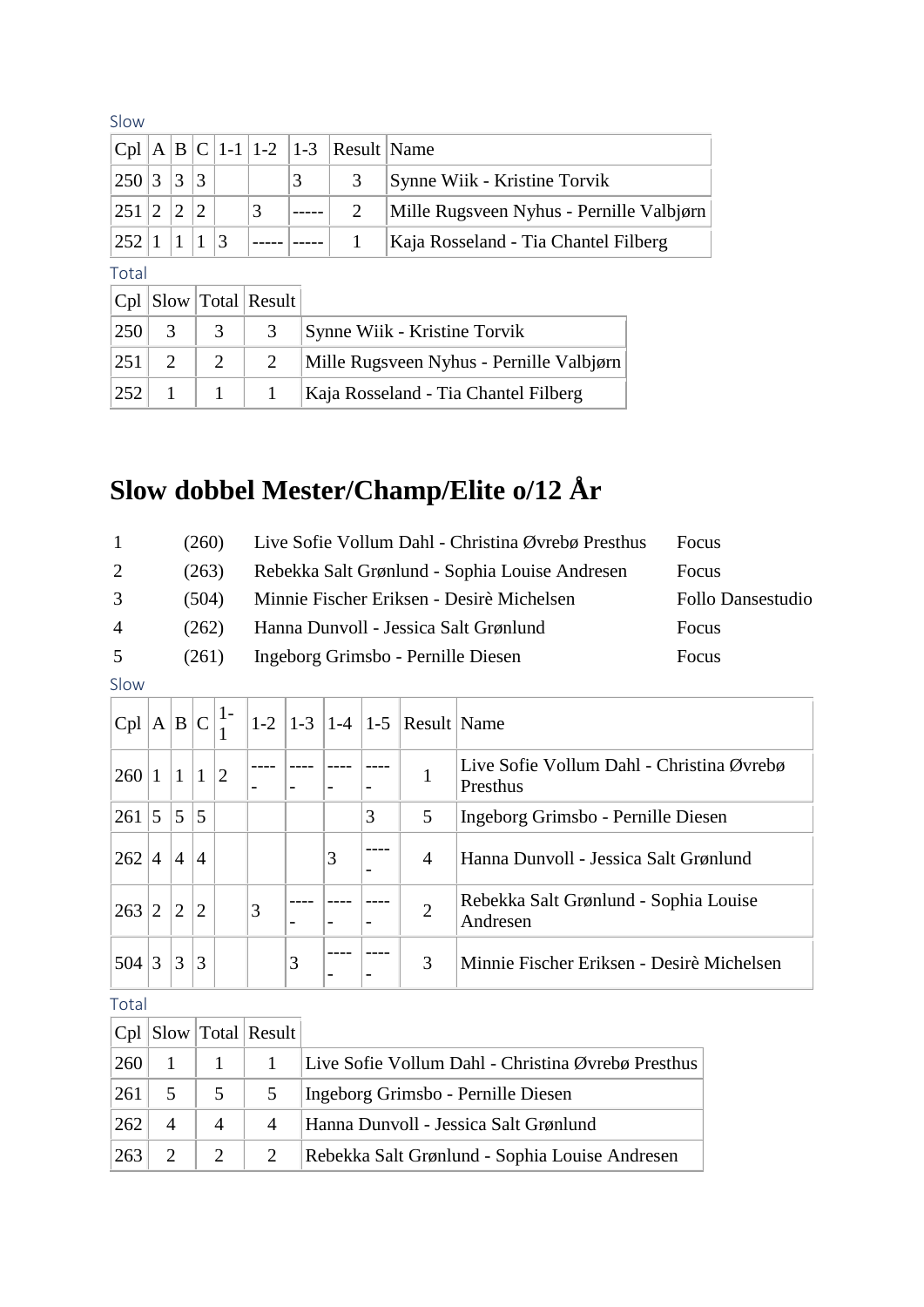#### **Slow Champ u/10 År**

| 144 | Iben Fredericke Kivedahl-Hansen | <b>Just Dance</b> |
|-----|---------------------------------|-------------------|
| 270 | Gina Casandra Elguren           | Follo Dansestudio |

#### **Slow Champ 10-12 År**

| $\overline{1}$ | (282) | Martine Høgli          | Ragnes Dai        |
|----------------|-------|------------------------|-------------------|
| 2              | (281) | Vanessa Sommer         | Follo Dans        |
| 3              | (284) | Leah-Otilie Thoresen   | Focus             |
| $\overline{4}$ | (283) | Pernille Valbjørn      | <b>Just Dance</b> |
| 5              | (280) | Rakel Lea Birgisdóttir | <b>Just Dance</b> |
| 6              | (285) | Synne Wiik             | <b>Just Dance</b> |

Slow

| Cpl |                |                |                |                |                |   |   |   | $A \mid B \mid C \mid 1-1 \mid 1-2 \mid 1-3 \mid 1-4 \mid 1-5 \mid 1-6 \mid$ Result Name |                        |
|-----|----------------|----------------|----------------|----------------|----------------|---|---|---|------------------------------------------------------------------------------------------|------------------------|
| 280 | 5              | 5              | 5              |                |                |   | 3 |   | 5                                                                                        | Rakel Lea Birgisdóttir |
| 281 | $\overline{2}$ | 3              | $\overline{2}$ |                | 3              |   |   |   | $\mathcal{D}_{\cdot}$                                                                    | Vanessa Sommer         |
| 282 |                | $\overline{2}$ |                | $\overline{2}$ |                |   |   |   |                                                                                          | Martine Høgli          |
| 283 | 4              | $\overline{4}$ | 3              |                |                | 3 |   |   | 4                                                                                        | Pernille Valbjørn      |
| 284 | 3              | $\mathbf{1}$   | $\overline{4}$ |                | $\overline{2}$ |   |   |   | 3                                                                                        | Leah-Otilie Thoresen   |
| 285 | 6              | 6              | 6              |                |                |   |   | 3 | 6                                                                                        | Synne Wiik             |

Total

| Cpl |                       |   | Slow   Total   Result       |                        |
|-----|-----------------------|---|-----------------------------|------------------------|
| 280 | 5                     | 5 | 5                           | Rakel Lea Birgisdóttir |
| 281 | $\mathcal{D}_{\cdot}$ | 2 | $\mathcal{D}_{\mathcal{L}}$ | Vanessa Sommer         |
| 282 | 1                     |   | 1                           | Martine Høgli          |
| 283 | 4                     | 4 | 4                           | Pernille Valbjørn      |
| 284 | 3                     | 3 | 3                           | Leah-Otilie Thoresen   |
| 285 | 6                     | 6 | 6                           | Synne Wiik             |

Ragnes Dans Follo Dansestudio **Just Dance** Just Dance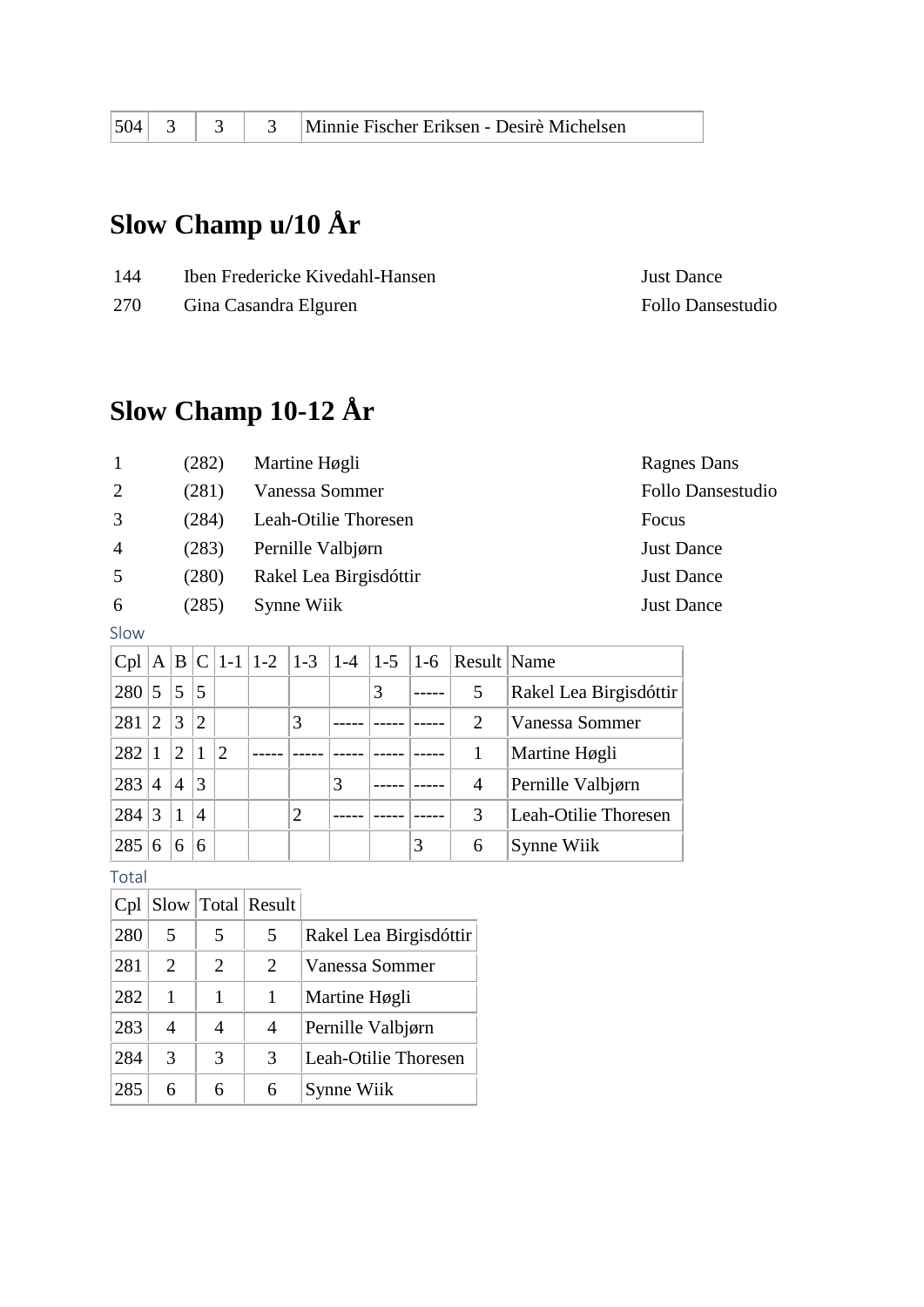# **Slow Champ 12-14 År**

| -1             | (293) Hanna Dunvoll          | Focus             |
|----------------|------------------------------|-------------------|
| 2              | (295) Marikken Triana Hellem | Focus             |
| 3              | $(292)$ Ronja Engtrø         | <b>Just Dance</b> |
| $\overline{A}$ | (290) Hedda Alexandra Sund   | <b>Just Dance</b> |
| 5              | (291) Linnea Halvorsen       | <b>Focus</b>      |

Slow

|                            |                       |                 |                |                |   |   | Cpl   A   B   C   1-1   1-2   1-3   1-4   1-5   Result   Name |                        |
|----------------------------|-----------------------|-----------------|----------------|----------------|---|---|---------------------------------------------------------------|------------------------|
| 290                        | 4                     | $\overline{4}$  | $\overline{4}$ |                |   | 3 | 4                                                             | Hedda Alexandra Sund   |
| $291 \,   5 \,   5 \,   5$ |                       |                 |                |                |   |   | 5                                                             | Linnea Halvorsen       |
| 292 3                      |                       | $\vert 3 \vert$ |                |                | 3 |   | 3                                                             | Ronja Engtrø           |
| 293                        | $\mathcal{D}_{\cdot}$ |                 | $\mathcal{D}$  | 3              |   |   |                                                               | Hanna Dunvoll          |
| 295                        |                       |                 | 3              | $\overline{2}$ |   |   |                                                               | Marikken Triana Hellem |

Total

| Cpl |                             |                             | Slow   Total   Result       |                        |
|-----|-----------------------------|-----------------------------|-----------------------------|------------------------|
| 290 | 4                           |                             |                             | Hedda Alexandra Sund   |
| 291 | 5                           | 5                           | 5                           | Linnea Halvorsen       |
| 292 | 3                           | 3                           | 3                           | Ronja Engtrø           |
| 293 | 1                           |                             |                             | Hanna Dunvoll          |
| 295 | $\mathcal{D}_{\mathcal{L}}$ | $\mathcal{D}_{\mathcal{L}}$ | $\mathcal{D}_{\mathcal{L}}$ | Marikken Triana Hellem |

# **Slow Champ 14-16 År**

| $\mathbf{1}$   | (301) | Ingeborg Grimsbo               | Focus              |
|----------------|-------|--------------------------------|--------------------|
| 2              | (303) | Moa L. Skofterud               | Follo Dansestudio  |
| 3              | (304) | <b>Emilie Svarverud Luneng</b> | <b>Just Dance</b>  |
| $\overline{4}$ | (308) | Sandra Reiersen                | <b>Ragnes Dans</b> |
| 5              | (300) | Helene Engtrø                  | <b>Just Dance</b>  |
| 6              | (302) | Maria Carolina Lysell Larsen   | <b>Ragnes Dans</b> |
|                |       |                                |                    |
| 7/8            | (306) | Amalie Egeberg Hvål            | Ragnes Dans        |
| 7/8            | (307) | Madelen Karlsen                | Follo Dansestudio  |
| 9              | (305) | Emilie Bråthen                 | Focus              |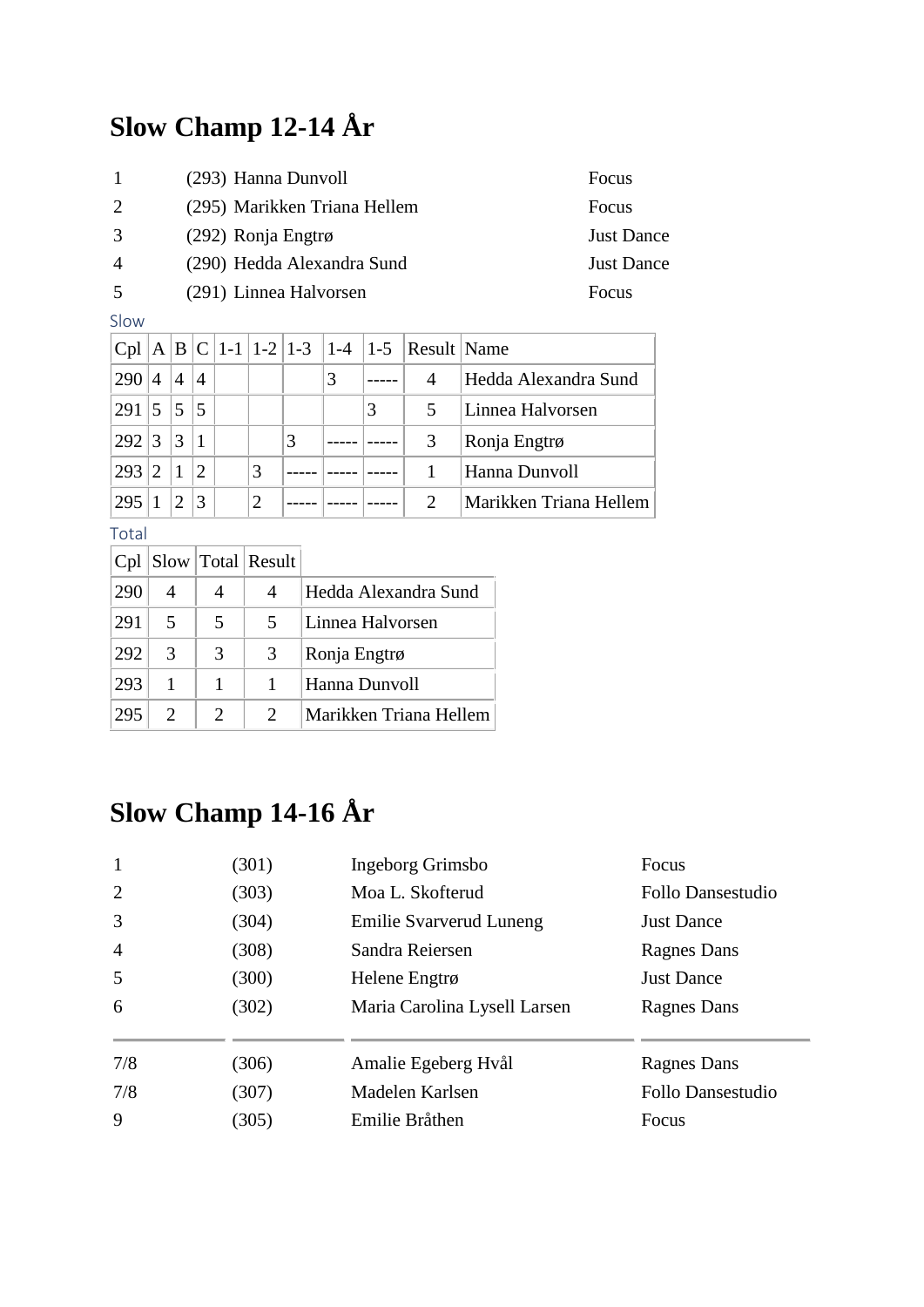#### Slow

| Cpl   |                 | A B            |                |                |      |                |   |   | $ C $ 1-1   1-2   1-3   1-4   1-5   1-6   Result   Name |                                |
|-------|-----------------|----------------|----------------|----------------|------|----------------|---|---|---------------------------------------------------------|--------------------------------|
| 300 3 |                 | 4              | 5              |                |      |                | 2 |   | 5                                                       | Helene Engtrø                  |
| 301   |                 |                | $\overline{4}$ | $\overline{2}$ |      |                |   |   |                                                         | Ingeborg Grimsbo               |
| 302   | 6               | 6              | 6              |                |      |                |   | 3 | 6                                                       | Maria Carolina Lysell Larsen   |
| 303   | $\vert 2 \vert$ | 5              | $\mathbf{1}$   |                | 2(3) |                |   |   | 2                                                       | Moa L. Skofterud               |
| 304   | 5               | $\overline{2}$ | $\overline{2}$ |                | 2(4) |                |   |   | 3                                                       | <b>Emilie Svarverud Luneng</b> |
| 308   | 4               | 3              | 3              |                |      | $\overline{2}$ |   |   | 4                                                       | Sandra Reiersen                |

Total

| Cpl |                             |                             | Slow   Total   Result |                              |
|-----|-----------------------------|-----------------------------|-----------------------|------------------------------|
| 300 | 5                           | 5                           | 5                     | Helene Engtrø                |
| 301 | 1                           | 1                           | 1                     | Ingeborg Grimsbo             |
| 302 | 6                           | 6                           | 6                     | Maria Carolina Lysell Larsen |
| 303 | $\mathcal{D}_{\mathcal{L}}$ | $\mathcal{D}_{\mathcal{L}}$ | 2                     | Moa L. Skofterud             |
| 304 | 3                           | 3                           | 3                     | Emilie Svarverud Luneng      |
| 308 | 4                           | 4                           | 4                     | Sandra Reiersen              |

# **Slow Champ o/16 År**

| $\mathbf{1}$   | (324) | Ronja Evensen                | Eldbjørgs Freestyle |
|----------------|-------|------------------------------|---------------------|
| 2              | (326) | Angelina Yttereng            | Focus               |
| 3              | (322) | Emma Scott Langevei          | Ragnes Dans         |
| $\overline{4}$ | (320) | Malin Lauritzen              | Focus               |
| 5              | (321) | Tina Engh                    | Eldbjørgs Freestyle |
| 6              | (502) | Iselin Hansen                | Danseloftet         |
|                |       |                              |                     |
| 7/8            | (323) | Emilie Evju                  | Focus               |
| 7/8            | (327) | Rebecca Engeli               | <b>Ragnes Dans</b>  |
| 9              | (325) | <b>Emely Vorvik Børresen</b> | <b>Ragnes Dans</b>  |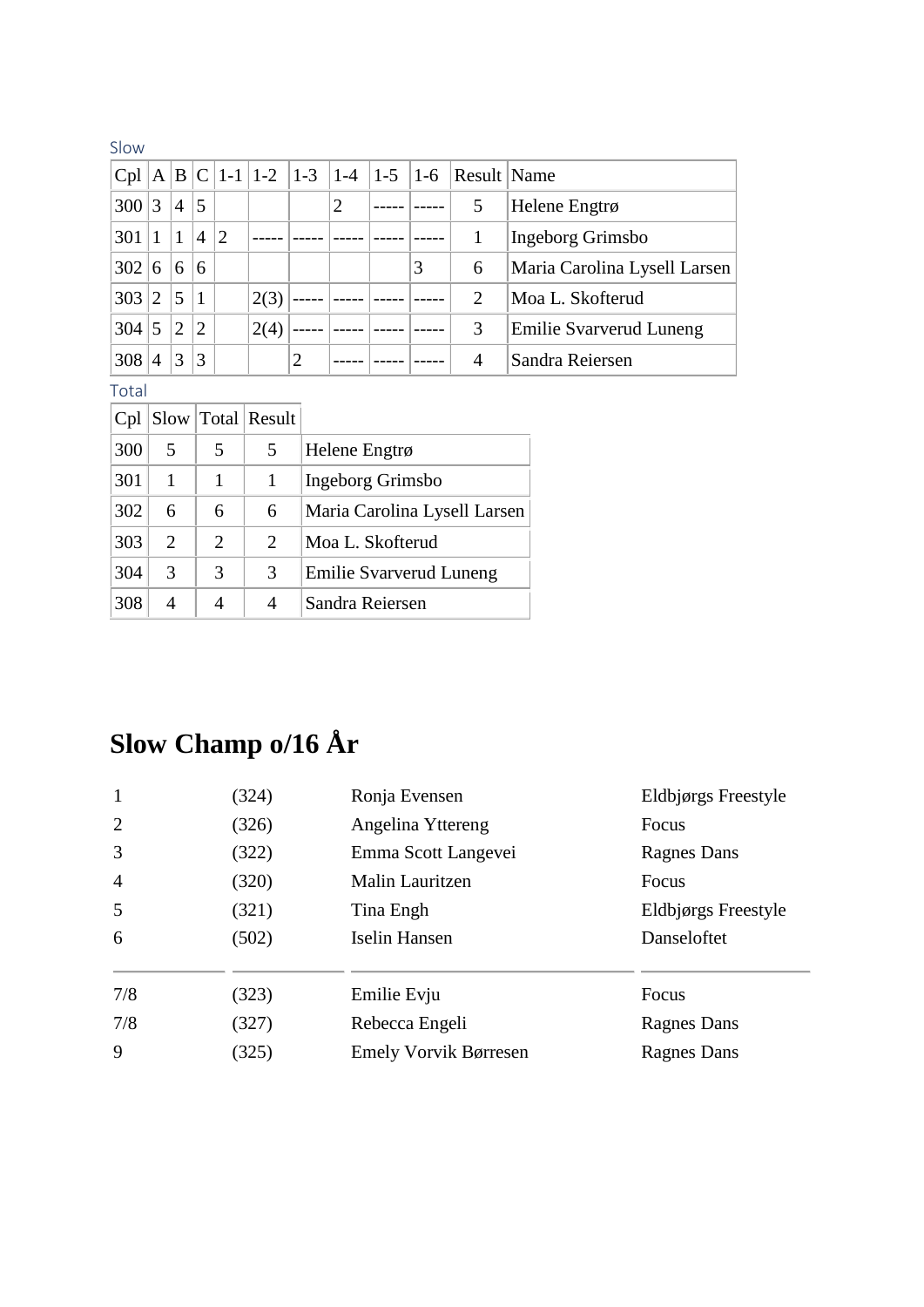| Cpl |                |                |                |                |                |                |                |   | A  B  C   1-1   1-2   1-3   1-4   1-5   1-6   Result   Name |                      |
|-----|----------------|----------------|----------------|----------------|----------------|----------------|----------------|---|-------------------------------------------------------------|----------------------|
| 320 | 4              | 5              | 5              |                |                |                | 3              |   | 4                                                           | Malin Lauritzen      |
| 321 | 5              | $\vert$ 1      | 6              |                |                |                | $\overline{2}$ |   |                                                             | Tina Engh            |
| 322 | 3              | $\overline{4}$ | 3              |                |                | $\overline{2}$ |                |   | 3                                                           | Emma Scott Langevei  |
| 324 |                | $\overline{2}$ |                | $\overline{2}$ |                |                |                |   |                                                             | Ronja Evensen        |
| 326 | $\overline{2}$ | 3              | $\overline{2}$ |                | $\overline{2}$ |                |                |   | $\overline{2}$                                              | Angelina Yttereng    |
| 502 | 6              | 6              | $\overline{4}$ |                |                |                |                | 3 | 6                                                           | <b>Iselin Hansen</b> |

#### Total

| Cpl |                       |   | Slow   Total   Result |                     |
|-----|-----------------------|---|-----------------------|---------------------|
| 320 | 4                     | 4 |                       | Malin Lauritzen     |
| 321 | 5                     | 5 | 5                     | Tina Engh           |
| 322 | 3                     | 3 | 3                     | Emma Scott Langevei |
| 324 | 1                     |   |                       | Ronja Evensen       |
| 326 | $\mathcal{D}_{\cdot}$ | 2 | 2                     | Angelina Yttereng   |
| 502 | 6                     | 6 | 6                     | Iselin Hansen       |

# **Slow Elite 10-12 År**

|     | (333) | Kaja Rosseland         | Focus              |
|-----|-------|------------------------|--------------------|
| 2/3 | (331) | Sophia Louise Andresen | Focus              |
| 2/3 | (335) | Tia-Chantel Filberg    | Focus              |
| 4   | (503) | Desirè Michelsen       | Follo Dansestudio  |
| 5   | (334) | Mina Rugsveen Nyhus    | <b>Just Dance</b>  |
| 6   | (330) | Mille Rugsveen Nyhus   | <b>Just Dance</b>  |
|     | (332) | Troja S. Brenden       | <b>Ragnes Dans</b> |
|     |       |                        |                    |

| M.<br>×<br>٠ | I |
|--------------|---|
|              |   |

| Cpl | A B |                |                |   | $ C $ 1-1   1-2   1-3   1-4 |      | $ 1-5 $        | $ 1-6 $ | $ 1-7 $ | Result Name |                        |
|-----|-----|----------------|----------------|---|-----------------------------|------|----------------|---------|---------|-------------|------------------------|
| 330 | 7   | 3              | 6              |   |                             |      |                | 2(9)    |         | 6           | Mille Rugsveen Nyhus   |
| 331 | 3   | 1              | $\overline{4}$ |   | 2(4)                        | 3(8) | 3(8)           | 3(8)    | 3(8)    | 2.5         | Sophia Louise Andresen |
| 332 | 5   | 6              | $\overline{7}$ |   |                             |      |                | 2(11)   |         | 7           | Troja S. Brenden       |
| 333 | 2   | $\overline{2}$ | $\mathbf{1}$   | 3 |                             |      |                |         |         |             | Kaja Rosseland         |
| 334 | 6   | 5              | 5              |   |                             |      | $\overline{2}$ |         |         | 5           | Mina Rugsveen Nyhus    |
| 335 |     | $\overline{4}$ | 3              |   | 2(4)                        | 3(8) | 3(8)           | 3(8)    | 3(8)    | 2.5         | Tia-Chantel Filberg    |
| 503 | 4   | 7              | $\overline{2}$ |   |                             | 2    |                |         |         | 4           | Desirè Michelsen       |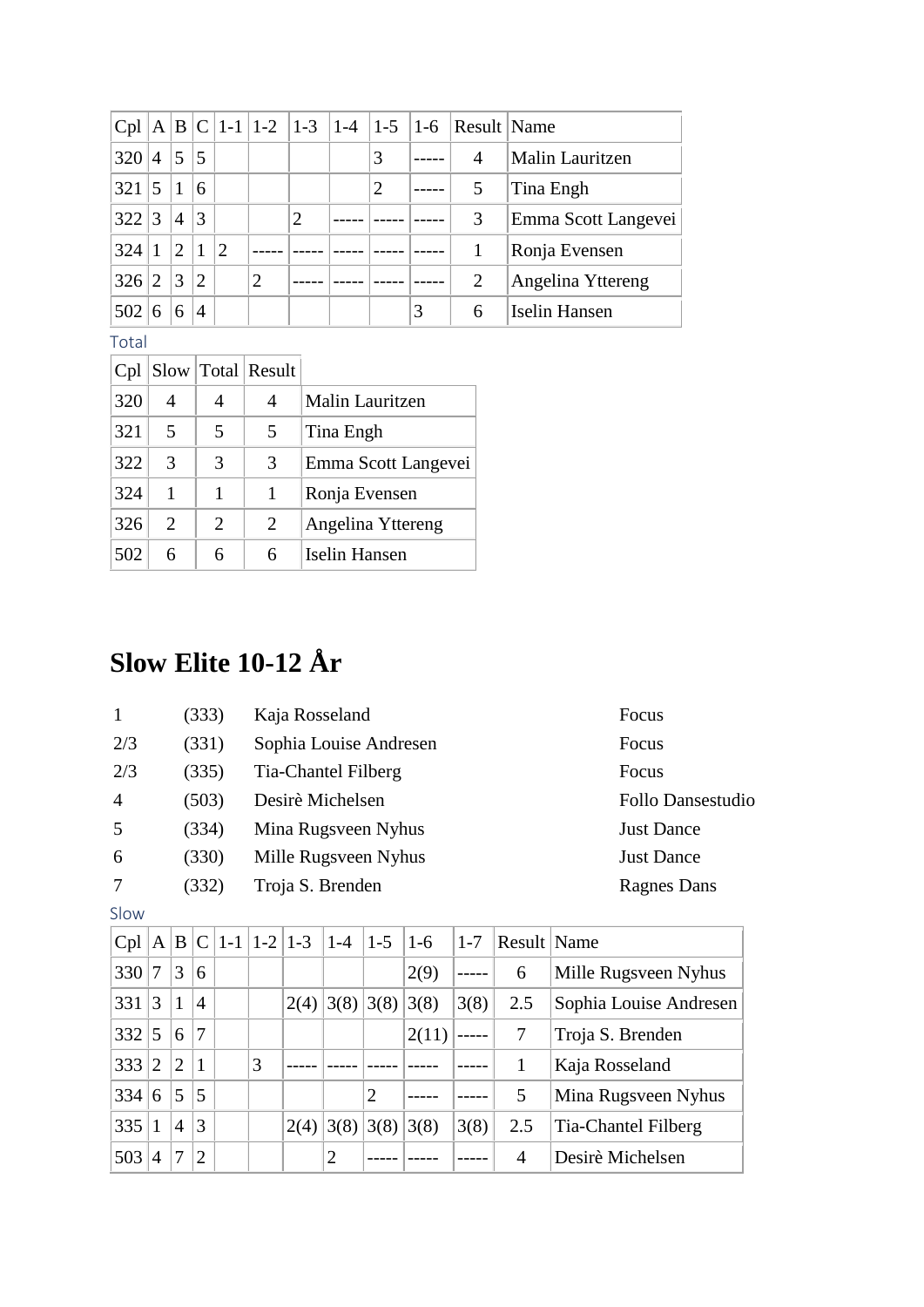| TOLdI |      |     |               |                                   |
|-------|------|-----|---------------|-----------------------------------|
| Cpl   | Slow |     | Total Result  |                                   |
| 330   | 6    | 6   | 6             | Mille Rugsveen Nyhus              |
| 331   | 2.5  | 2.5 | 2.5 - Rule 99 | Sophia Louise Andresen            |
| 332   | 7    | 7   | 7             | Troja S. Brenden                  |
| 333   | 1    | 1   | 1             | Kaja Rosseland                    |
| 334   | 5    | 5   | 5             | Mina Rugsveen Nyhus               |
| 335   | 2.5  | 2.5 |               | 2.5 - Rule 99 Tia-Chantel Filberg |
| 503   | 4    | 4   | 4             | Desirè Michelsen                  |

Rule 11 calculations

|      |  |  |                          | $ Cpl $ 1-1   1-2   1-3   1-4   1-5   1-6   1-7   Result |
|------|--|--|--------------------------|----------------------------------------------------------|
| 1331 |  |  | 2(4) 3(8) 3(8) 3(8) 3(8) |                                                          |
| 1335 |  |  | 2(4) 3(8) 3(8) 3(8) 3(8) |                                                          |

# **Slow Elite 12-14 År**

|   | (341) Rebekka Salt Grønlund      | Focus       |
|---|----------------------------------|-------------|
| 2 | (340) Hannah-Sophie F. Leskovsky | Ragnes Dans |



3 (342) Jessica Salt Grønlund Focus

Slow

|                            |  |             |  | $ Cpl A B C 1-1 1-2 1-3 $ Result Name |                            |
|----------------------------|--|-------------|--|---------------------------------------|----------------------------|
| $340$ 2 2 2                |  |             |  |                                       | Hannah-Sophie F. Leskovsky |
| $341 \mid 1 \mid 1 \mid 3$ |  |             |  |                                       | Rebekka Salt Grønlund      |
| $342$ 3 3                  |  | $ 3\rangle$ |  | $\mathcal{R}$                         | Jessica Salt Grønlund      |

Total

|           |                |                | $ Cpl $ Slow $ Total $ Result |                            |
|-----------|----------------|----------------|-------------------------------|----------------------------|
| $ 340 $ 2 |                | $2^+$          | 2                             | Hannah-Sophie F. Leskovsky |
| 341       |                |                |                               | Rebekka Salt Grønlund      |
| 342       | $\overline{3}$ | $\overline{3}$ | 3                             | Jessica Salt Grønlund      |

Total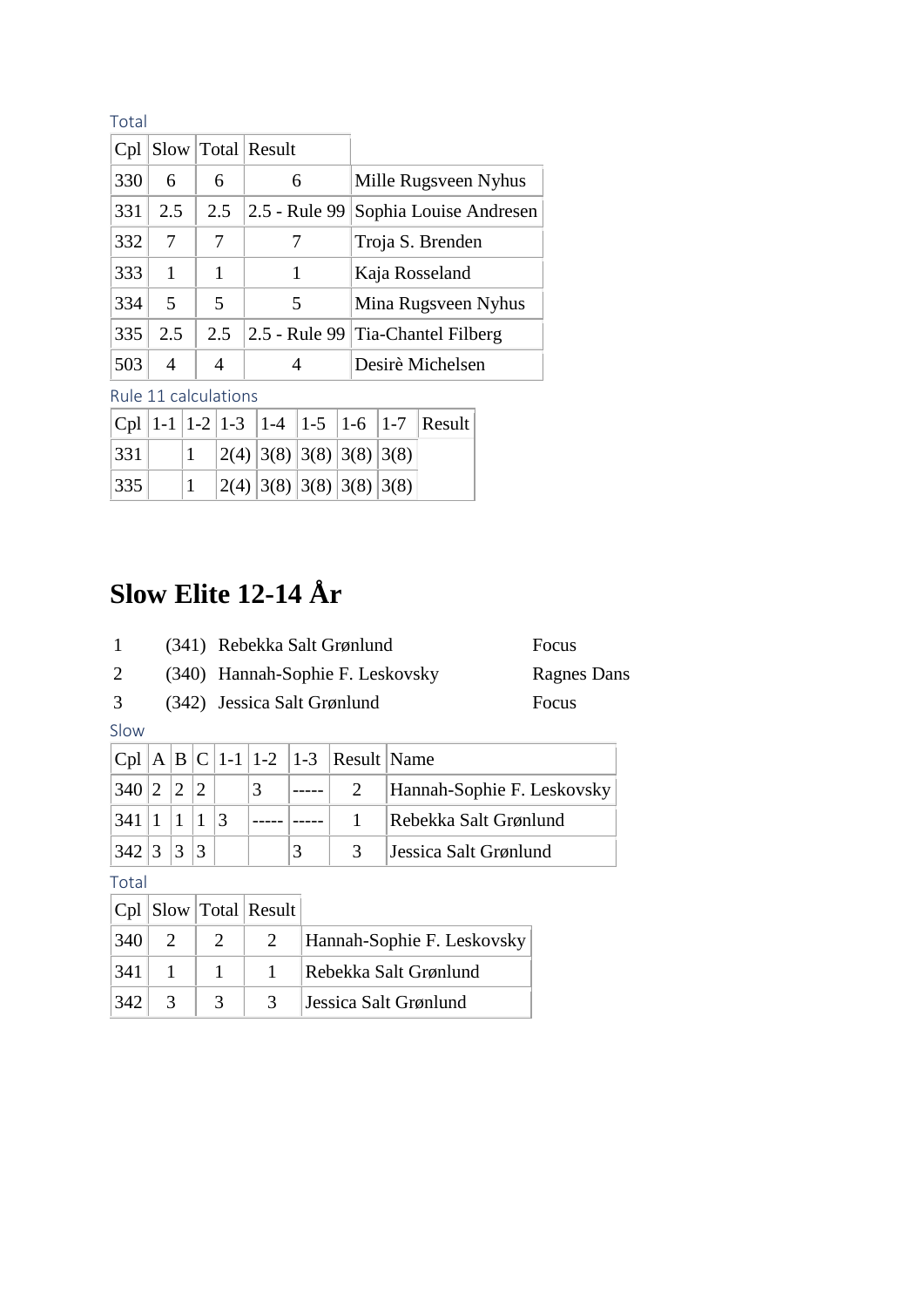# **Slow Elite 14-16 År**

| $\mathbf{1}$   | (356) | Emilie Bekken             | Follo Dansestudio        |
|----------------|-------|---------------------------|--------------------------|
| $\overline{2}$ | (362) | Nadia Nazifi              | Ragnes Dans              |
| 3              | (352) | Vanessa Bryn              | <b>Just Dance</b>        |
| 4              | (359) | Christina Øvrebø Presthus | Focus                    |
| 5              | (360) | Arwen Heia-Sannerholt     | Ragnes Dans              |
|                |       |                           |                          |
| 6/9            | (350) | Minnie Fischer Eriksen    | Follo Dansestudio        |
| 6/9            | (354) | Ingrid Høiseth Fristad    | Ragnes Dans              |
| 6/9            | (355) | Celine Isabella Elguren   | <b>Follo Dansestudio</b> |
| 6/9            | (357) | Julie Lunde               | Danseloftet              |
| 10/13          | (351) | Andrine Nordbøe Brøndbo   | Focus                    |
| 10/13          | (353) | Eline Lundsten            | Focus                    |
| 10/13          | (358) | Nora Aarum                | <b>Follo Dansestudio</b> |
| 10/13          | (361) | Milla Marie Haugen        | Focus                    |

Final

|       |   |                |                             |               |   |   |   |   | Cpl   A   B   C   1-1   1-2   1-3   1-4   1-5   Result   Name |                           |
|-------|---|----------------|-----------------------------|---------------|---|---|---|---|---------------------------------------------------------------|---------------------------|
| 352 3 |   | 12             | 4                           |               |   | 2 |   |   | 3                                                             | Vanessa Bryn              |
| 356 2 |   | $\vert$ 1      | $\mathbf{1}$                | $\mathcal{D}$ |   |   |   |   |                                                               | Emilie Bekken             |
| 359   | 4 | $\overline{4}$ | 15                          |               |   |   | 2 |   | 4                                                             | Christina Øvrebø Presthus |
| 360 5 |   | 5              | $\vert$ 3                   |               |   |   |   | 3 | 5                                                             | Arwen Heia-Sannerholt     |
| 362   |   | 3              | $\mathcal{D}_{\mathcal{L}}$ |               | 2 |   |   |   | $\mathcal{D}_{\mathcal{L}}$                                   | Nadia Nazifi              |

Total

|     |                       |                             | Cpl Slow Total Result |                           |
|-----|-----------------------|-----------------------------|-----------------------|---------------------------|
| 352 | 3                     | 3                           | 3                     | Vanessa Bryn              |
| 356 | -1                    |                             |                       | Emilie Bekken             |
| 359 | 4                     | 4                           | 4                     | Christina Øvrebø Presthus |
| 360 | 5                     | 5                           | 5                     | Arwen Heia-Sannerholt     |
| 362 | $\mathcal{D}_{\cdot}$ | $\mathcal{D}_{\mathcal{L}}$ |                       | Nadia Nazifi              |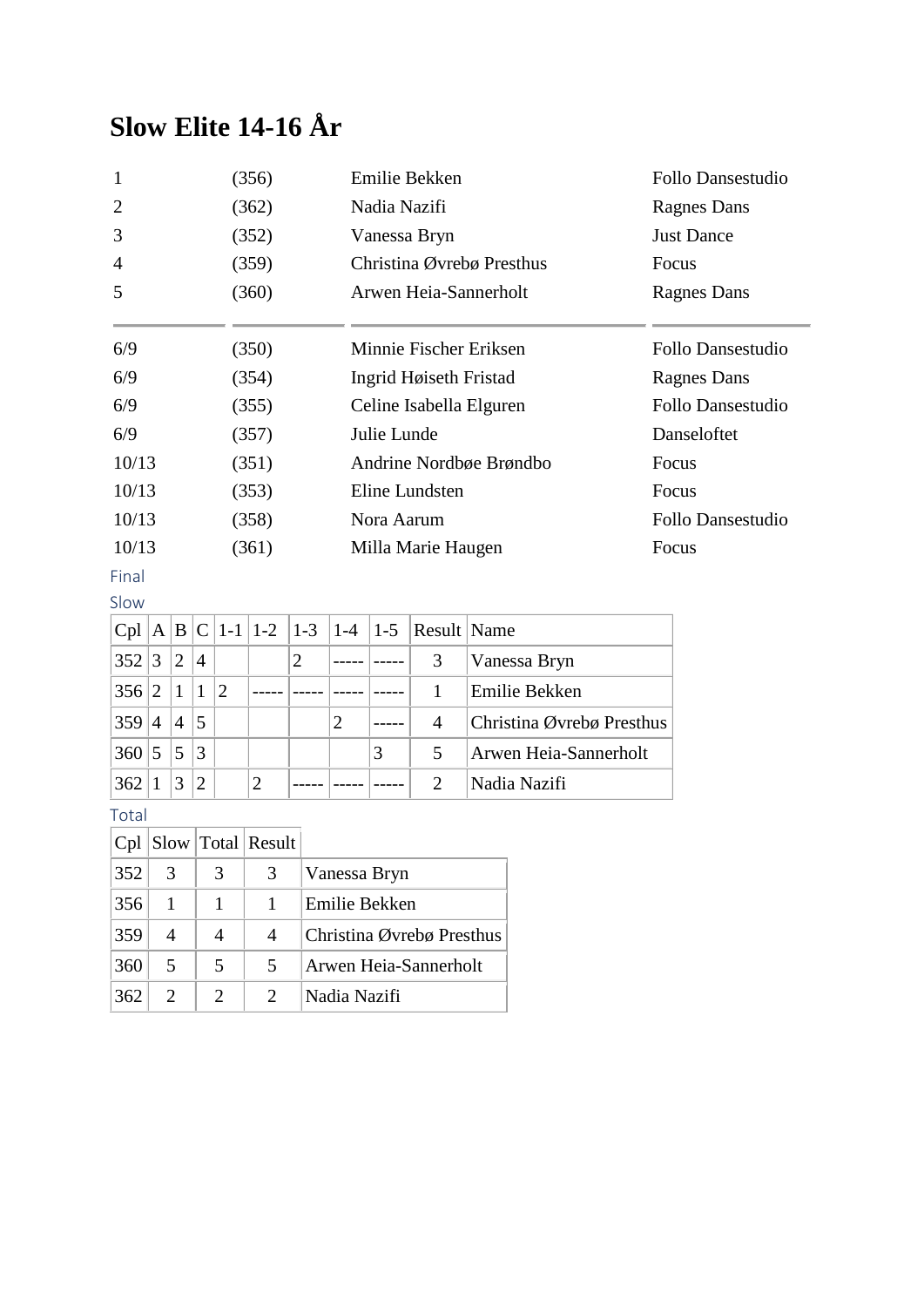## **Slow Elite 16-18 År**

| $\mathbf{1}$    |                |                        |                |                        | (380)          |                |                | Anine Rugsveen        |                |             |                        |                        |                     |  |
|-----------------|----------------|------------------------|----------------|------------------------|----------------|----------------|----------------|-----------------------|----------------|-------------|------------------------|------------------------|---------------------|--|
| $\overline{2}$  |                |                        |                |                        | (370)          |                |                | Valerie Bryn          |                |             | <b>Just Dance</b>      |                        |                     |  |
| 3               |                |                        |                |                        | (379)          |                |                | Mille Thoresen        |                |             | <b>Ragnes Dans</b>     |                        |                     |  |
| $\overline{4}$  |                |                        |                |                        | (375)          |                |                | Sofie Pedersen Hytten |                |             | <b>Just Dance</b>      |                        |                     |  |
| 5               |                |                        |                |                        | (373)          |                |                | Emma Jørgensen        |                |             |                        | Follo Dansestudio      |                     |  |
| 6               |                |                        |                |                        | (378)          |                |                |                       |                |             | Live Sofie Vollum Dahl |                        | Focus               |  |
| 7               |                |                        |                |                        | (374)          |                |                | Sofie Thoresen        |                |             |                        |                        | <b>Ragnes Dans</b>  |  |
| 8               |                |                        |                |                        | (376)          |                |                | Meline Solem          |                |             |                        |                        | Danseloftet         |  |
| 9/11            |                |                        |                |                        | (371)          |                |                | Mari Østberg          |                |             |                        |                        | Eldbjørgs Freestyle |  |
| 9/11            |                |                        |                |                        | (372)          |                |                | Martine Anvik         |                |             |                        |                        | <b>Ragnes Dans</b>  |  |
| 9/11            |                |                        |                |                        | (377)          |                |                | Andrine Kruge Bjerke  |                |             |                        |                        | <b>Ragnes Dans</b>  |  |
| Slow            |                |                        |                |                        |                |                |                |                       |                |             |                        |                        |                     |  |
| Cpl  A B        |                |                        | $\mathsf{C}$   |                        | $1-1$   $1-2$  | $1-3$          | $1-4$          | $1 - 5$               | $1-6$          | $1 - 7$     | Result Name            |                        |                     |  |
| 370             | $\mathbf{1}$   | $\overline{2}$         | $\overline{2}$ |                        | 3              |                |                |                       |                | $- - - - -$ | $\overline{2}$         | Valerie Bryn           |                     |  |
| 373             | 5              | 5                      | $\overline{4}$ |                        |                |                |                | 3                     |                | -----       | 5                      | Emma Jørgensen         |                     |  |
| 374             | $\tau$         | 6                      | 6              |                        |                |                |                |                       | $\overline{2}$ |             | 7                      | Sofie Thoresen         |                     |  |
| 375             | $\overline{4}$ | $\overline{4}$         | 7              |                        |                |                | $\overline{2}$ |                       |                |             | $\overline{4}$         | Sofie Pedersen Hytten  |                     |  |
| 378 3           |                | 7                      | 5              |                        |                |                |                | $\overline{2}$        |                |             | 6                      | Live Sofie Vollum Dahl |                     |  |
| 379             | 6              | 3                      | 3              |                        |                | $\overline{2}$ |                |                       |                |             | 3                      | Mille Thoresen         |                     |  |
| 380             | $\overline{2}$ | $\mathbf{1}$           | 1              | $\mathfrak{2}$         |                |                |                |                       |                |             | $\mathbf{1}$           | Anine Rugsveen         |                     |  |
| Total           |                |                        |                |                        |                |                |                |                       |                |             |                        |                        |                     |  |
| $Cpl$ Slow      |                |                        |                |                        | Total Result   |                |                |                       |                |             |                        |                        |                     |  |
| 370             |                | $\overline{2}$         |                | $\overline{2}$         | $\overline{2}$ |                | Valerie Bryn   |                       |                |             |                        |                        |                     |  |
| 373             |                | 5                      |                | 5                      | 5              |                |                | Emma Jørgensen        |                |             |                        |                        |                     |  |
| 374             |                | 7                      |                | 7                      | 7              |                |                | Sofie Thoresen        |                |             |                        |                        |                     |  |
| 27 <sub>5</sub> |                | $\boldsymbol{\Lambda}$ |                | $\boldsymbol{\Lambda}$ | $\overline{A}$ |                | $C \cap D$ 1   |                       | TT             |             |                        |                        |                     |  |

| .   |               |               |               | DONG THUICBUIL         |
|-----|---------------|---------------|---------------|------------------------|
| 375 |               |               |               | Sofie Pedersen Hytten  |
| 378 | 6             | 6             | 6             | Live Sofie Vollum Dahl |
| 379 | $\mathcal{R}$ | $\mathcal{R}$ | $\mathcal{F}$ | Mille Thoresen         |
| 380 |               |               |               | Anine Rugsveen         |